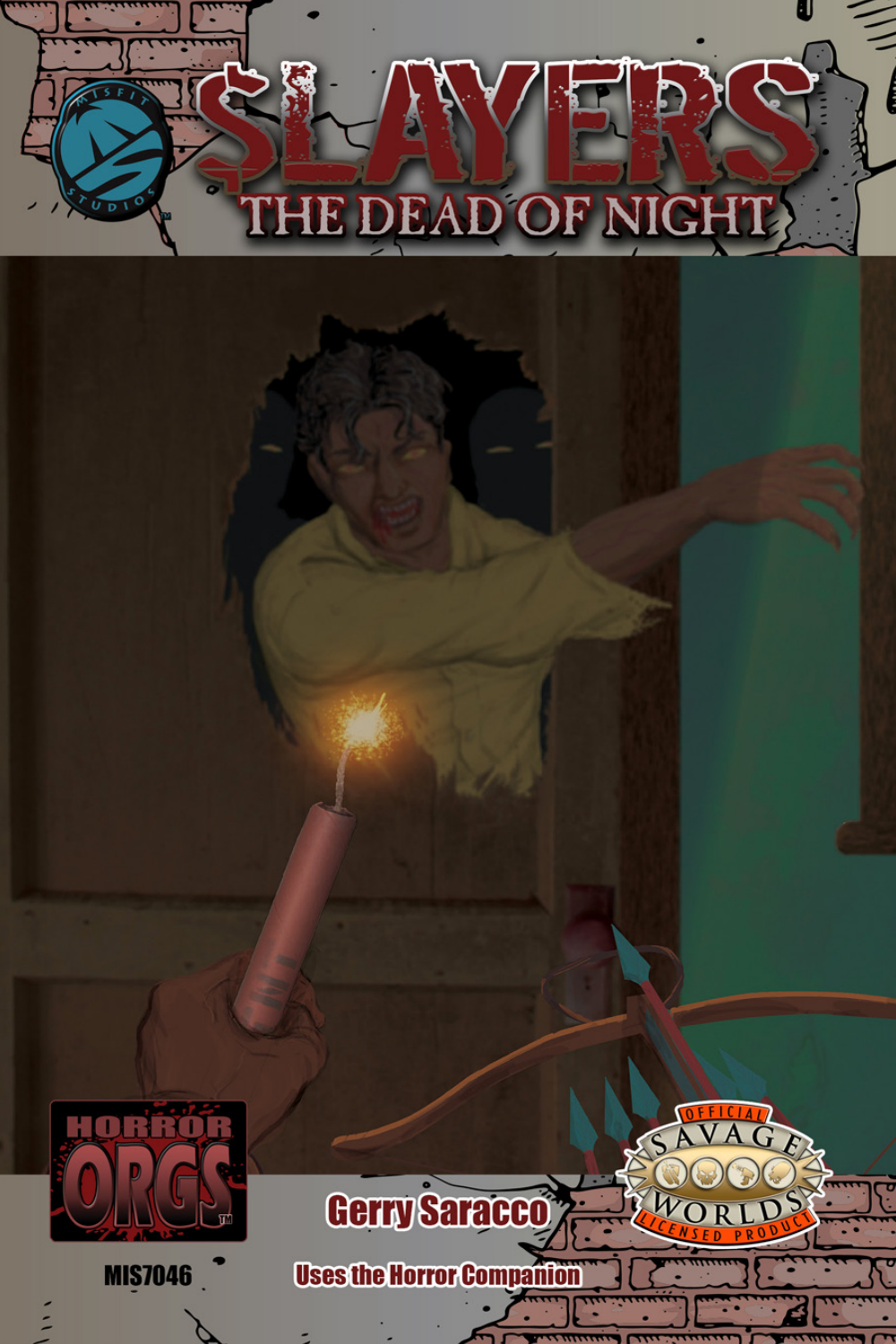

Lead Author and Original Design: Gerry Saracco

**Savage Worlds Rules and Additional Content: Steven Trustrum** 

Cover and Original Interior Illustrations: Shawn Richter

**Original Interior Colors: Steven Trustrum** 

Stock Artists: Antipathique, Callahan, Paul Fleet, Popcic, Chris Harvey, Baritomi, Kstudija, Sunrise Illustrations, Tanshtyl, Rick Hershey, Storn Cook

**Layout and Production: Steven Trustrum** 

**Editing:** Andrew Ferguson and Steven Trustrum

**Original Playtesters:** Daniel R Davis, Fred Furtado, Rick Kosakowski

Savage Playtesters: Brian Gosell, Marcus "Chaosmeister" Burggraf

Much thanks to Paul Leone, Ben Monroe and Jason Vey for their feedback

Gerry's Special thanks to Derek Stoelting (for prodding me to revise the setting), Steve Trustrum (for letting this see the light of day), Andrew Ferguson (for fixing all my bad English!), and John Steakley







1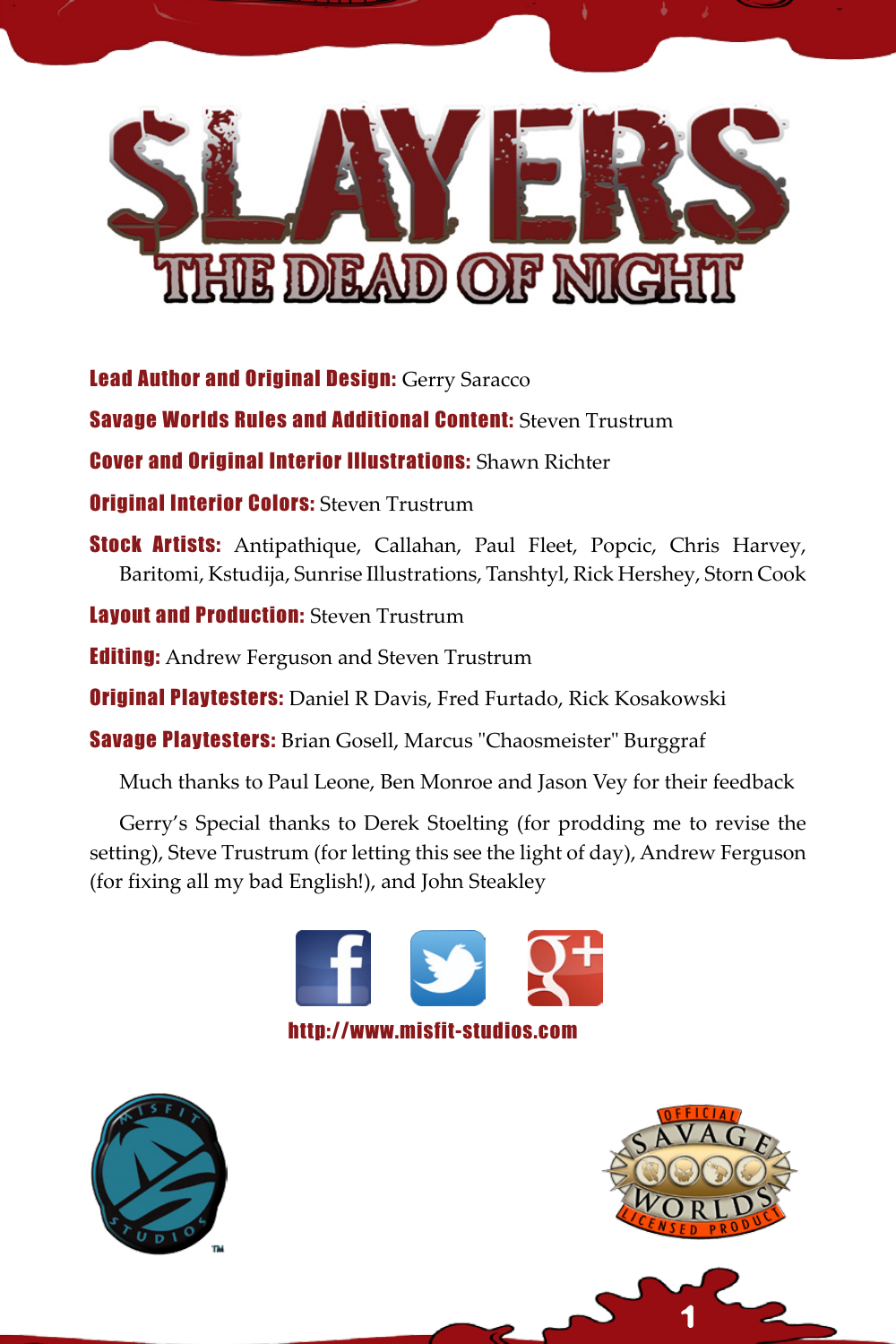This game references the Savage Worlds game system, available from Pinnacle Entertainment Group at www.peginc.com. Savage Worlds and all associated logos and trademarks are copyrights of Pinnacle Entertainment Group. Used with permission. Pinnacle makes no representation or warranty as to the quality, viability, or suitability for the purpose of this product.

Some Artwork Copyright www.shutterstock.com. With the exception of the previously mentioned content, all content is Copyright 2016, Misfit Studios. All Rights Reserved.



2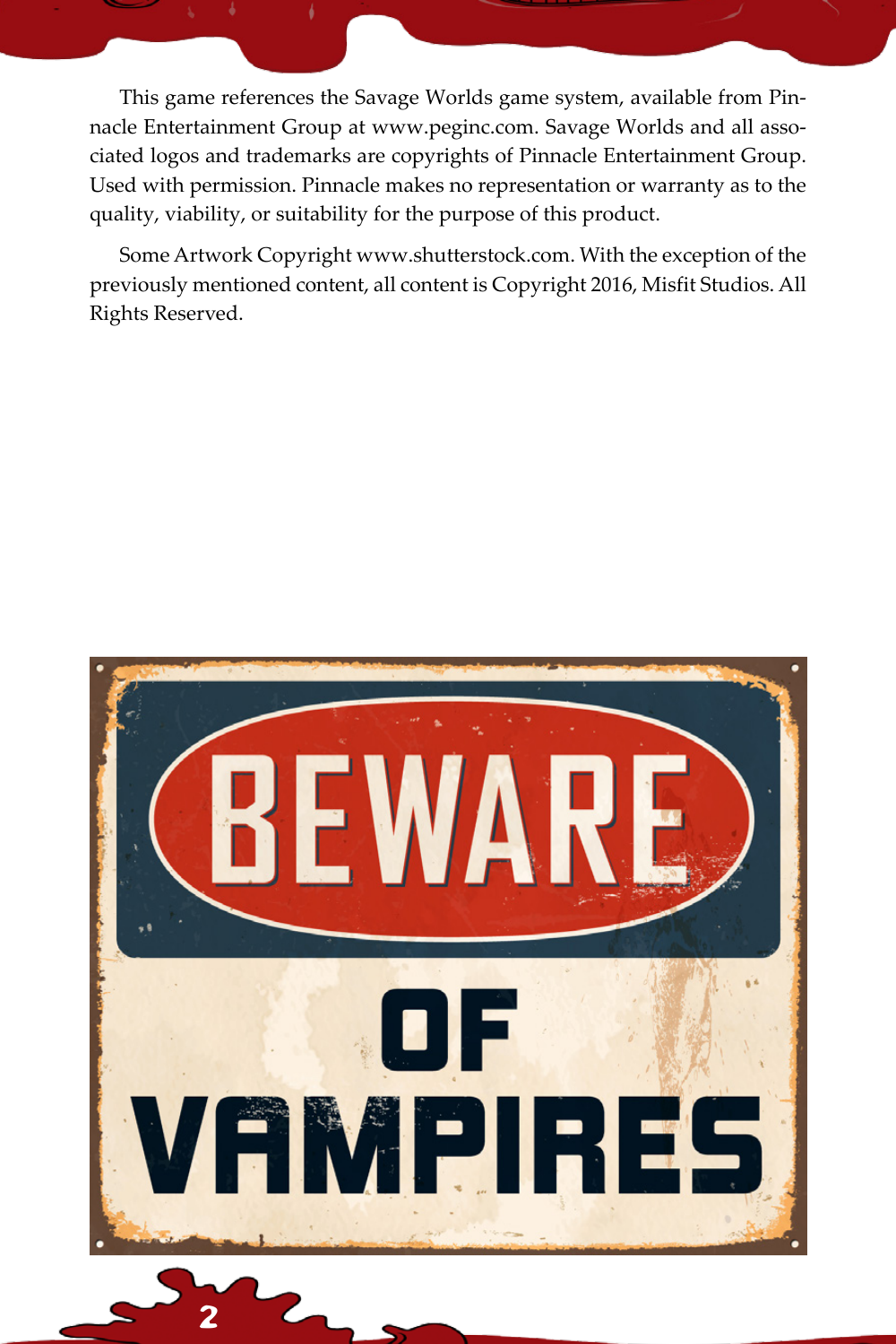## Table of Contents

| <b>Chapter 1: History</b><br>From Legend to Reality                    | 4<br>$\overline{4}$ |
|------------------------------------------------------------------------|---------------------|
| <b>Chapter 2: Anatomy of a Vampire</b><br>Separating Fact from Fiction | 11<br>11            |
| <b>Chapter 3: Those Who Hunt</b><br><b>Hunter Tactics</b>              | 20<br>24            |
| <b>Character Creation</b>                                              | 29                  |
| Archetypes                                                             | 35                  |
| <b>Chapter 4: New Gear</b>                                             | 41                  |
| Armor                                                                  | 41                  |
| Weapons                                                                | 41                  |
| Ammunition                                                             | 49                  |
| <b>Weapon Accessories</b>                                              | 50                  |
| Mundane Gear                                                           | 51                  |
| <b>Vehicle Special Notes</b>                                           | 56                  |
| <b>Vehicles</b>                                                        | 56                  |
| <b>Chapter 5: Running a \$layers Game</b>                              | 58                  |
| <b>Story Seeds</b>                                                     | 58                  |

3